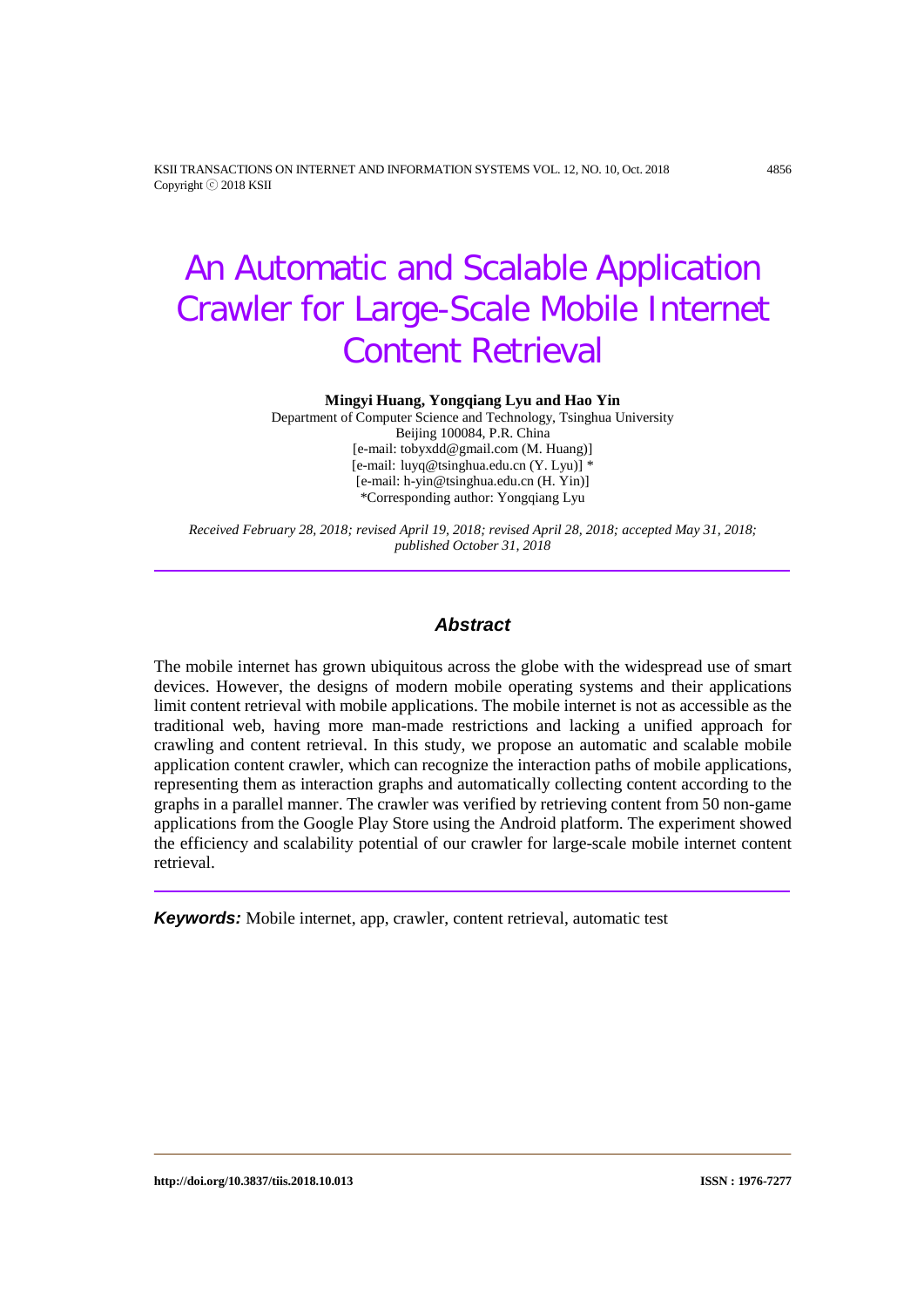## **1. Introduction**

**U**sage of smart devices, such as mobile phones and tablets, has been growing rapidly in recent years, exerting significant influence on the daily lives of humans around the globe. Advancements in computer hardware, software and network technologies mean that smart devices are no longer limited to manufacturers' pre-built functions. Instead, they serve as multi-purpose platforms that allow users to install additional applications to enjoy more features and enhanced functionality.

The wide variety of messaging services, news sites, social platforms, blogs, and microblogging applications available to existing smart devices have become a ubiquitous source of information and user-generated content. However, many of the services restrict the way users access their content. These services are not actually incorporated into the open Internet  $[1]$ , and it is difficult to retrieve their content with traditional methods (e.g., web crawlers). The technical differences between traditional web pages and mobile applications require new techniques to collect content from the mobile internet.

Most of the relevant studies on this topic have focused on automated tesing for applications [2],[3] and commercial advertising [4]. Few studies have worked directly on content retrieval. Compared to traditional web crawling techniques, there are several major challenges to be overcome.

The first challenge is the difficulty in locating and labeling contents. Lacking a mechanism like a URL, there is no universal standard to locate specific contents within an application. Traditional web crawling is therefore not useful for mobile applications.

The second challenge is the lack of a unified language for content presentation. Traditional web pages are delivered to browsers as HTML (Hypertext Markup Language). HTML makes it possible for traditional crawlers to parse content from different pages in standardized ways, but mobile application interfaces may call graphics APIs and implement custom behaviors. Newer standards have been developed to address such challenges, such as HTML5-based application frameworks like React Native [5]. However, the severely limited adoption of such frameworks in various applications still frustrates content collection from mobile application interfaces.

The last challenge is the diversity in application designs. Differences in hardware functionality and system designs between devices can be huge, resulting in applications that change content presentation and user interaction from device to device. For a traditional website, hyperlinks are usually the only way to link pages together. In contrast, mobile applications may use touches, swipes, shakes, or sensor interaction to present new content.

To address the challenges above, we propose an automatic and scalable mobile content crawler (MCC), which does not need to directly access the source code of target applications or their extracted resources. It can be executed by any third party to obtain content from released applications without manually customizing configurations. The crawler can automatically collect content from mobile applications running on "mobile device server farms" consisting of real devices, emulators, or virtual machines by traversing the interaction paths with the application interfaces.

Our primary contributions are as follows: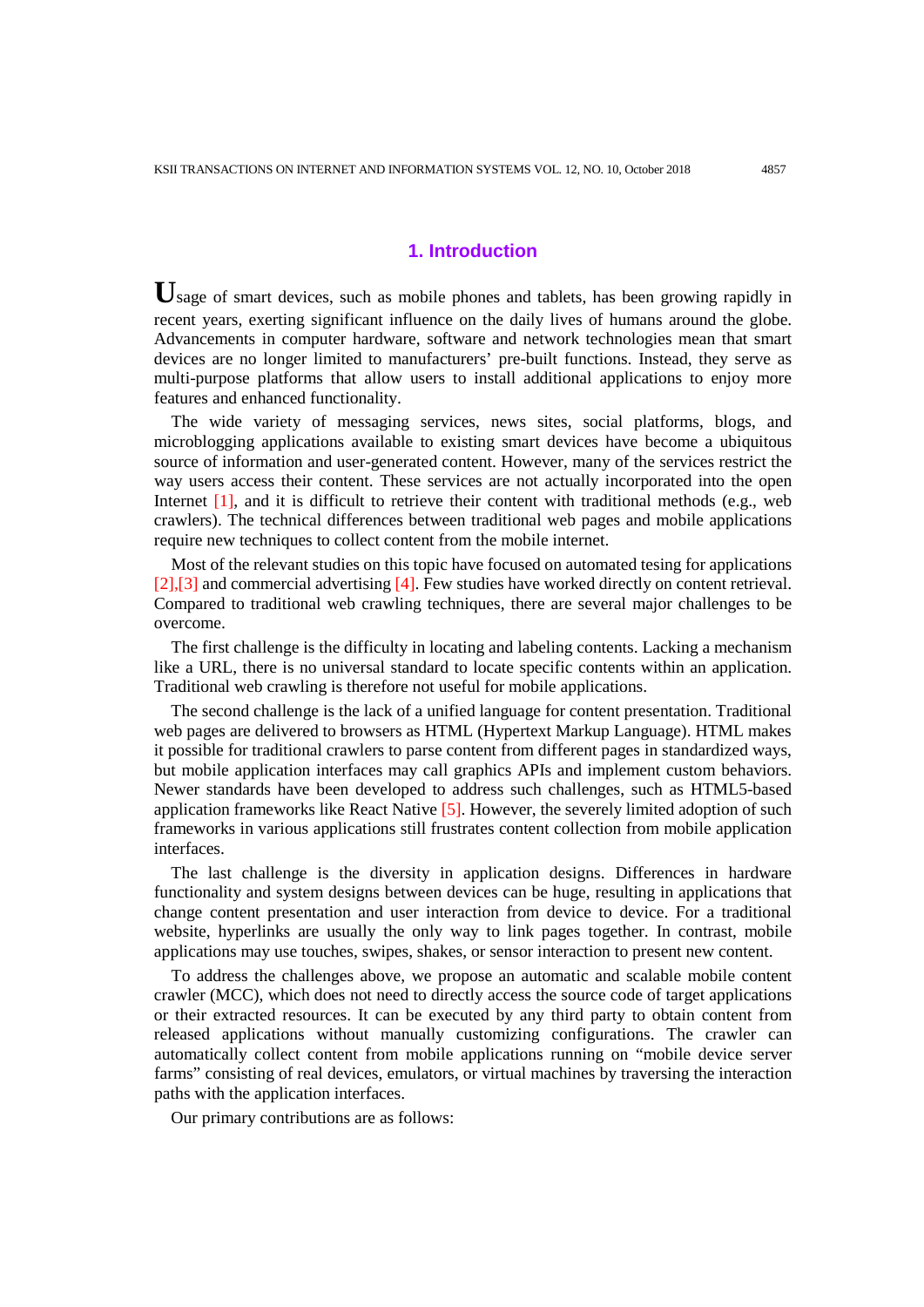- ∙ A mobile crawler that automatically collects several types of content (e.g., text, images, audio, and video) in parallel from target mobile applications.
- ∙ An interaction-path graph generation (IGG) algorithm specifically designed for the crawler, which can analyze the target application structure and then direct the content crawler to execute interactive operations, traverse each interface, and collect the contents. The interaction-path graph is partitionable into independent subgraphs that enable the crawler to retrieve content in parallel for large-scale retrieval or multiple applications.
- ∙ Verification of our method's capability and efficiency with real applications using a statistical testing method for content coverage and accuracy.

We have organized our paper as follows. Section 2 discusses the background, basic rules, and requirements for the mobile crawler. Section 3 analyzes the design of each component. Section 4 describes the MCC implementation in detail. Section 5 reports the results of our performance tests on the proposed system. Section 6 concludes the paper.

# **2. Background and Motivation**

#### **2.1 Significance and Necessity of Retrieving Content from Mobile Applications**

The importance of mobile applications, as opposed to web browsers, in users' online experiences has risen alongside the expanding use of mobile devices. The number of Android applications available from the Google Play store currently exceeds 2.2 million, with a similar number, 2 million, for iOS in the Apple App Store [6]. By 2015, U.S.-based social networks had 150 million mobile terminal users [7]. There are 574 million users in China [8]. Over half of the world's population  $(52.7%)$  uses the mobile Internet [9]. According to Cisco [10], the monthly data flow across the mobile internet has increased by 76%, from 2.1 EB in 2014 to 3.7 EB in 2015. Mobile internet traffic accounted for 8% of the world's Internet usage in 2015 and is expected to reach 30% in 2020.

However, technical and imposed limitations prevent web crawlers from retrieving significant portions of mobile internet content. The instant messaging service Telegram has a Channels feature for individuals and organizations to post content only available within the Telegram application. Xianyu, a popular Chinese trading site, has recently shut down its browser version completely, leaving their mobile applications the only way to use their services. The relocation of data from browsers to applications makes the acquisition and analysis of data more difficult. To show the significance of the issue, we tested 42 popular mobile applications on iOS and Android and determined the accessibility of their content using a web browser. **Table 1** shows the results, separated into three categories. "Functions limited" means that the operations that can be performed via the web are fewer than those from the mobile applications. "Content limited" means that the content is less accessible from the web than mobile applications. "Non-accessible" content is completely inaccessible from the web and encompasses both the "functions limited" and "content limited" categories.

| <b>Application types</b> | <b>Non-accessible</b> | <b>Content limited</b><br><b>Functions limited</b> |            |
|--------------------------|-----------------------|----------------------------------------------------|------------|
| Social media (11)        | $9\%$ (1)             | $27\%$ (3)                                         | $9\%$ (1)  |
| Instant messaging $(10)$ | $30\%$ (3)            | $60\%$ (6)                                         | $30\%$ (3) |
| News $(14)$              | $7\%$ (1)             | 7% (1)                                             | $14\%$ (2) |
| Education (7)            | $29\%$ (2)            | 43% (3)                                            | 43\% (3)   |
| Total: 42                | .7% (7                | 31\% (13)                                          | $21\%$ (9) |

**Table 1.** Level of content openness of 42 web applications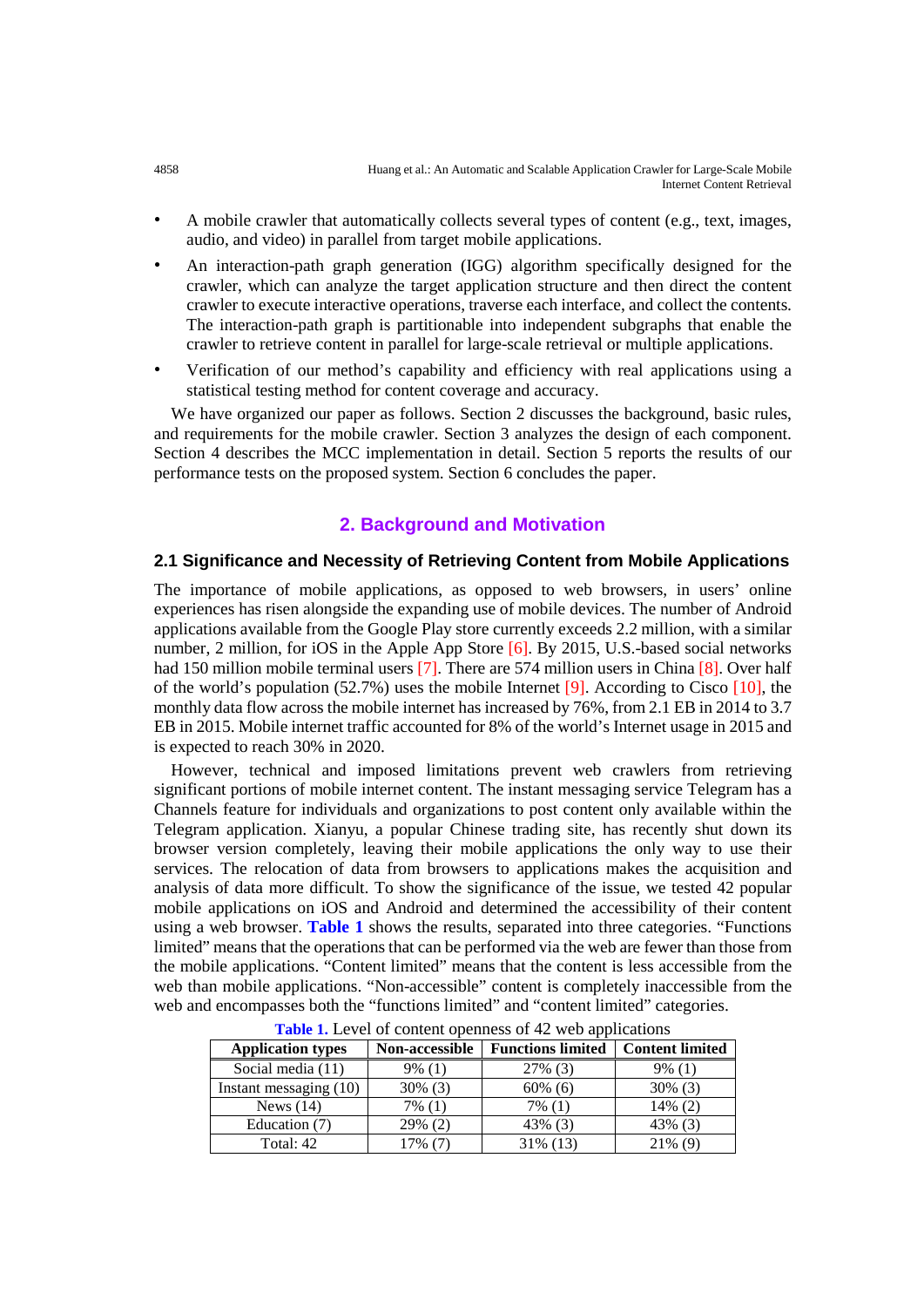#### **2.2 Requirements**

After careful consideration, we propose the the following requirements for our new mobile application crawler.

*Portability:* The crawler should use only documented APIs and features of the target platform, avoiding the use of private interfaces or source code modifications to the platform. Using undocumented features or modifying the platform may result in undefined behaviors and severely limit the number of environments supported by the crawler.

*Black box* [11]**:** Application traversal and content retrieval should be performed in a black-box manner. That is, the crawler should not need to access target applications' source code. The main logic of traversal and retrieval should also be platform-independent to support implementation on other platforms with similar designs.

**Sandbox** [12]: Content collection from various applications automatically and comprehensively means that it is impossible to ensure that the behavior of the target applications can be fully trusted. The operating environment should be isolated to prevent potential malicious code in the target applications from damaging collected data or even the crawler program itself. This isolation ("sandboxing") prevents harmful actions from executing and interrupting the crawling process. The crawling environment can be restored to its original state at any time. Additionally, the use of these sandboxes permits our design to scale by using more virtualized crawler environments.

#### **2.3 Challenges**

The underlying technologies, development workflow, and user experiences of mobile applications differ significantly from traditional desktop web pages. In this subsection, we will discuss these differences and the technical challenges of creating a crawler for mobile platforms.

*Locating and labeling pages:* Web pages are usually located by URLs and linked to each other by hyperlinks. Standardization simplifies parsing of web page contents [13]. Mobile applications lack such a mechanism and, thus, a standard way to locate specific content. Lack of knowledge about the application's structure makes it harder to discover a consistent path to specific content.

*Variety of content types and presentation methods:* Traditional web pages are formatted and structured in HTML, which has a standardized parsing process for web crawlers. In contrast, mobile application interfaces are generated and rendered by the application itself and may contain more types of content. The absence of a unified standard increases the challenge in recognizing and retrieving mobile content.

*Diversity in interaction methods:* Additional hardwares in mobile devices provide more types of application interactions to the user. The crawler must support more methods to explore content accessible with specific interactions.

#### **2.4 Comparison between the State-of-the-Art Techniques**

Many tools, frameworks, and libraries are currently available to simulate hardware events and verify content across popular mobile platforms, mostly for automatic testing and performance evaluation. **Table 2** lists features and capabilitites of some of these packages.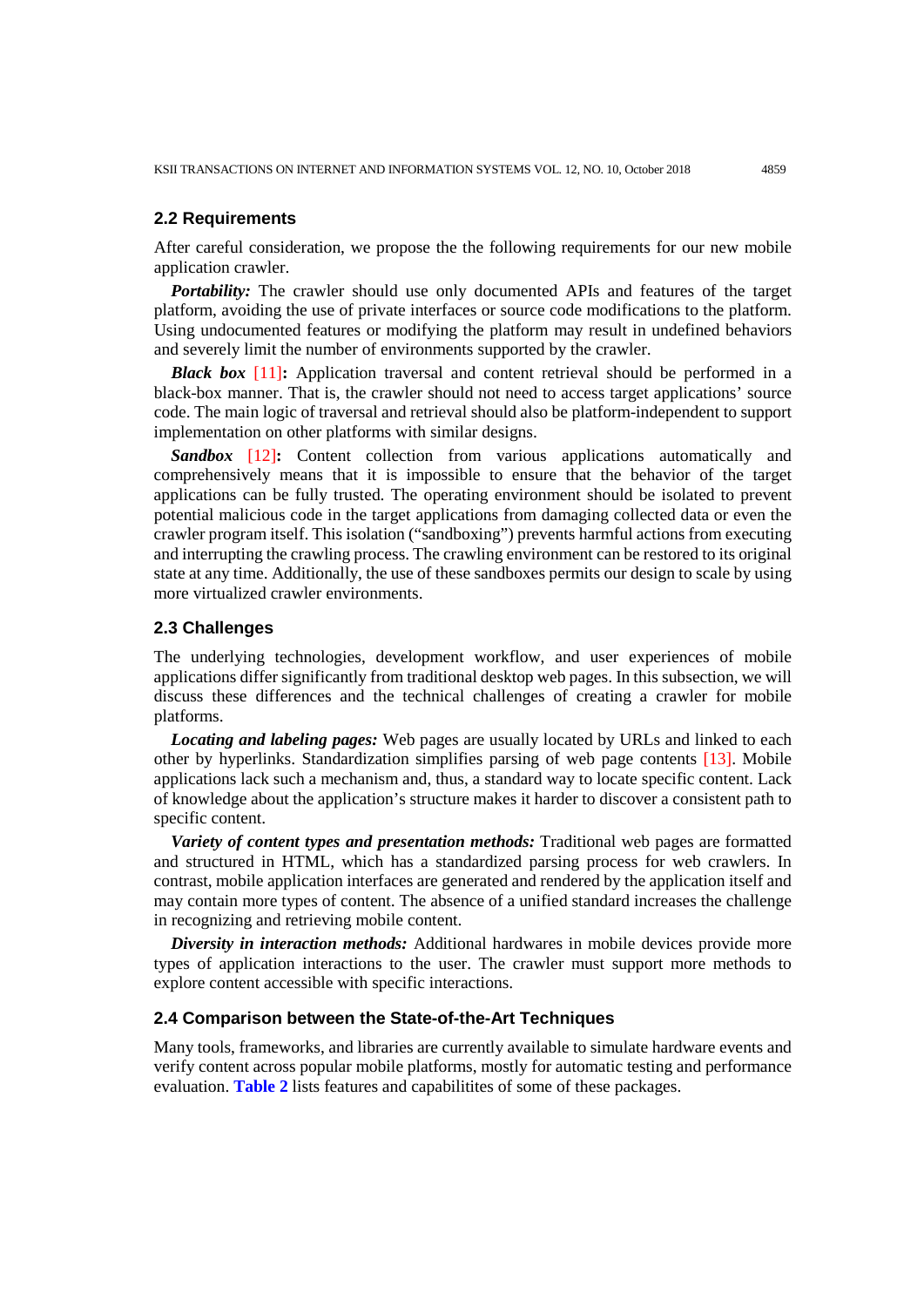4860 Huang et al.: An Automatic and Scalable Application Crawler for Large-Scale Mobile Internet Content Retrieval

| Technique<br><b>Method</b> |                        | <b>Operations</b> | Data returned    | <b>Customization</b> |
|----------------------------|------------------------|-------------------|------------------|----------------------|
| name                       |                        | supported         |                  |                      |
| Monkey                     | Automated testing      | Random UI         | Application      | Number and frequency |
|                            | (monkey test, crash    | event             | crash/error log  | of random events     |
|                            | test)                  |                   |                  |                      |
| A3E[14]                    | <b>Exploration</b> for | <b>Bytecode</b>   | Structure of the |                      |
|                            | systematic testing     | analysis/UI       | application      |                      |
|                            |                        | events            |                  |                      |
| <b>SmartAds</b>            | Display ads            | <b>UI</b> events  |                  |                      |
| [4]                        |                        |                   |                  |                      |
| Robotium                   | Automated testing      | UI/hardware       | Script           | Script               |
| $[15]$                     |                        | events            |                  |                      |
| <b>PUMA</b>                | Automated testing      | UI/hardware       | Script           | Script               |
|                            |                        | events            |                  |                      |

**Table 2.** Android automation frameworks and tools

Monkey is a tool developed by Google for Android. It sends a pseudo-random stream of user events into the system, which acts as a stress test on the target application. It cannot retrieve actual content from the application. Instead, it watches the system and generates reports if something goes wrong. It is a popular choice for monkey testing, but is not useful for content retrieval.

The Automatic Android App Explorer, commonly known as A3E, is an automated GUI testing toolkit for Android applications. It simulates user actions to explore and discover application functions, including those that might be hidden from the user. However, its main purpose is to analyze the application structure, so it offers only limited behavior and content retrieval customizations.

SmartAds is a contextual advertising technique that scrapes application content at runtime, extracting keywords and fetching contextually relevant ads. It does implement content retrieval and analysis, but these functions are limited to the content the user is currently viewing. Because it is designed for showing contextual ads, it does not need to automatically explore the application by itself.

Robotium and PUMA automate application testing. They are frameworks that support simulation of various inputs and events and retrieval of UI content. However, they can only execute pre-defined test cases written by test developers. They are unable to perform automated crawling.

## **3. Designs**

In this section, we present the design of our MCC along with the methods it uses to explore application structures and collect content. We used Android as our target implementation platform, so we also provide a brief introduction to the Android operating system and application architecture.

## **3.1 Overview**

Most modern mobile applications consist of multiple independent interfaces, where users interact with applications by touching and manipulating visual elements or by pressing hardware buttons. For example, a news application usually has three main components: a page showing a list of news titles and thumbnails, a page that shows content for a specific news item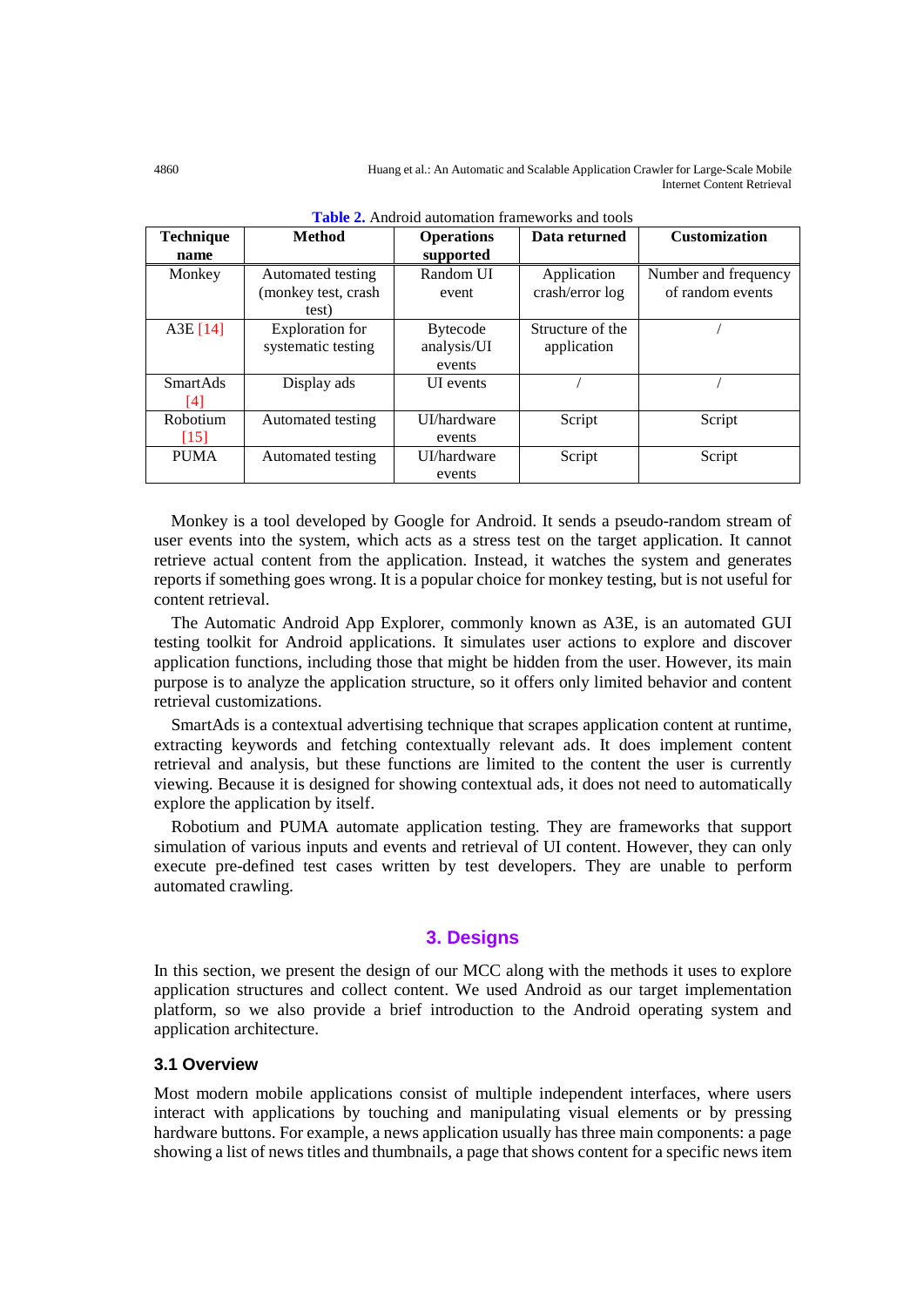including text, images, videos, etc., and a page that shows user comments and an input field to enter a new one.

To process such a structure, our crawling system consists of three major steps:

- ∙ Interaction graph generation (IGG);
- Task generation;
- ∙ Task execution (content collection).

Discovering the logic and structure of an interface is similar to sitemap discovery with a traditional web crawler, and the discovery is extremely helpful to the content collection logic. The process begins with IGG, an exploration of the application coupled with analysis of the interfaces to produce an interaction graph representing the application's structure. The crawler then uses this graph to generate the list of tasks, which then retrieve content concurrently.

## **3.2 Architecture of Android Applications**

We chose to implement our proposal on Android because the platform currently has the highest market share among all such smart mobile devices [16], with a tremendous variety of applications to use as crawling targets. It is open-source, available for many hardware platforms, and supported by manycross-platform development tools. Thus, it is an excellent platform for testing our implementation of MCC. Our aim here is to present the general architecture of Android applications and the common components of their user interfaces in order to facilitate our presentation of the design and implementation of the MCC.

Android applications are typically written in Java. The Android SDK (Software Development Kit) is a prebuilt Java environment including all necessary libraries for mainstream Android development. The SDK compiles the source code into the DEX byte codes used by the Dalvik virtual machine. The byte code output, along with other resources, dependencies, and manifest files, are compressed and packed into Android package (APK) files for distribution. When installed on a user device, the byte codes are compiled to the device architecture and executed. Unlike many traditional desktop applications that use numerous different libraries or even directly render user interfaces with graphics APIs, most Android applications use the XML-based interface engine provided by the system. Doing so gives the Android system the capability to retrieve and manage content on the screen in support of auxiliary APIs such as accessibility services. The overall mechanism provides a reliable way for our crawler to query the content of target applications.

The term "activity" refers to the application component that directly interacts with the user. This component can be regarded as a single page of interfaces. An interface is created by filling the activity with elements such as labels, buttons, text boxes, images, or progress bars. The user interacts with the application via these elements. Each interaction action can alter the current interface or the application's status, or it can open a new activity. An application typically consists of many activities loosely connected to one another; different activities are used for different content. For example, a blogging application first shows an activity presenting titles of blog posts from all followed users. Touching an item in the list brings up an activity showing the content of a blog post, and touching an avatar brings up the user's profile. Other activities enable users to create new posts or change settings. **Table 3** shows the number of activities used by a few popular applications.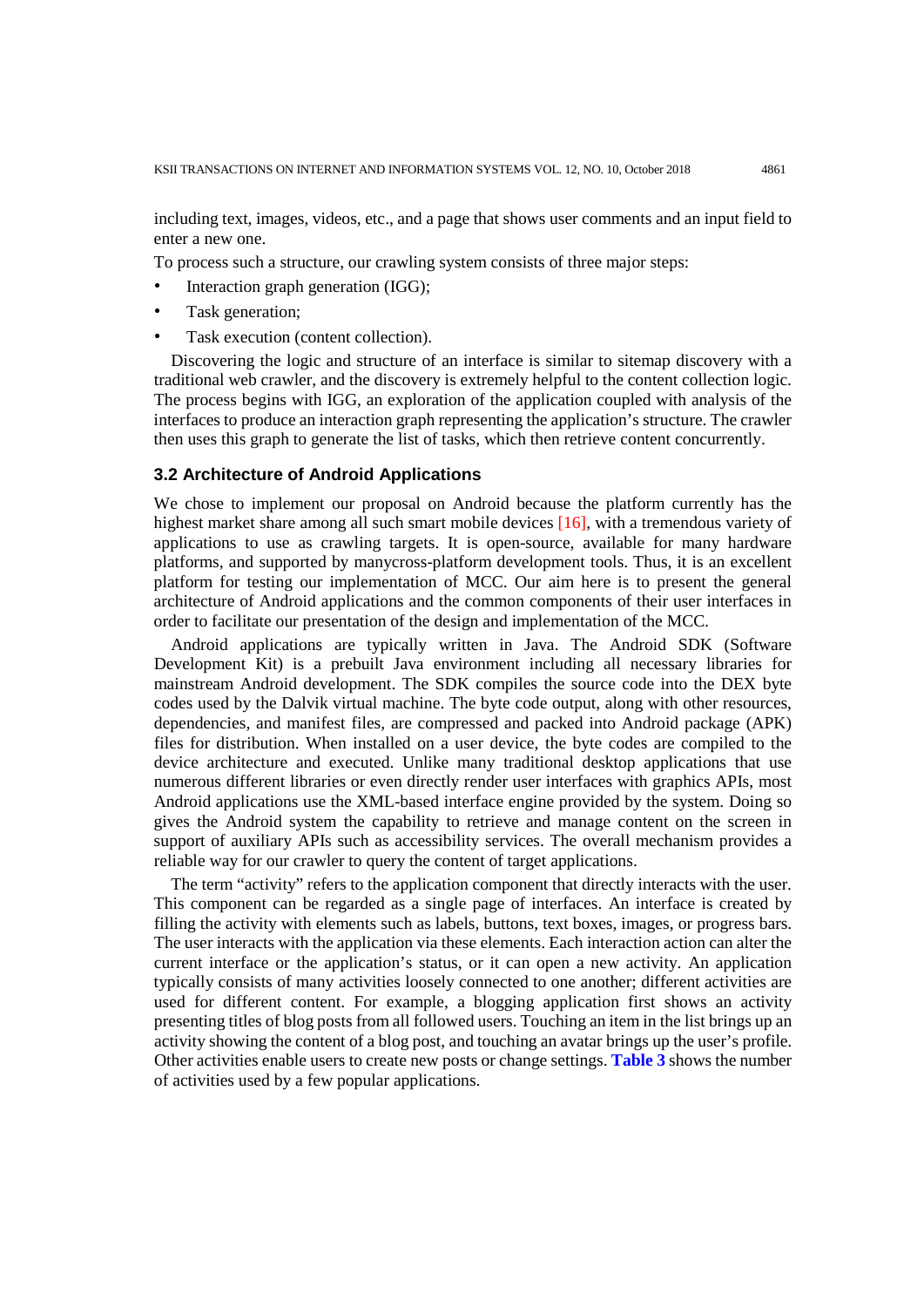| <b>Names</b><br><b>Types</b> |             | <b>Number of Activities</b> |  |
|------------------------------|-------------|-----------------------------|--|
| Twitter<br>Social media      |             | 36                          |  |
| Dropbox<br>Cloud storage     |             | 16                          |  |
| Engadget<br>News             |             |                             |  |
| <b>BBC</b>                   | <b>News</b> |                             |  |
| <b>NYTimes</b>               | <b>News</b> | 15                          |  |

**Table 3.** The count of activities for some common applications

## **3.3 Generation of Interaction Graph**

Each Android application has only one entry point, but different interactions can then lead to different content. One series of interactions forms one interaction path. **Fig. 1** shows an interaction graph of an ideal news application.



**Fig. 1.** Interaction graph of an ideal news application

The IGG algorithm first explores the structure of the target application and then automatically generates an interaction graph by collecting and analyzing elements within the interfaces for both type and content.

If we assume that the structure of an application's interfaces is a tree where each interface is a node in the tree, and the nodes are connected by some types of interaction (e.g., touching an item or swiping), then ideally, a depth-first search (DFS) is suitable for searching the whole application. With the main entry interface as the root, it is possible to interact with all elements sequentially, obtain all new elements after reaching a new interface, and then interact with them again. This process is repeated until every path has reached a node that has no child. **Fig. 2** shows the result of searching that ideal news application above in this way.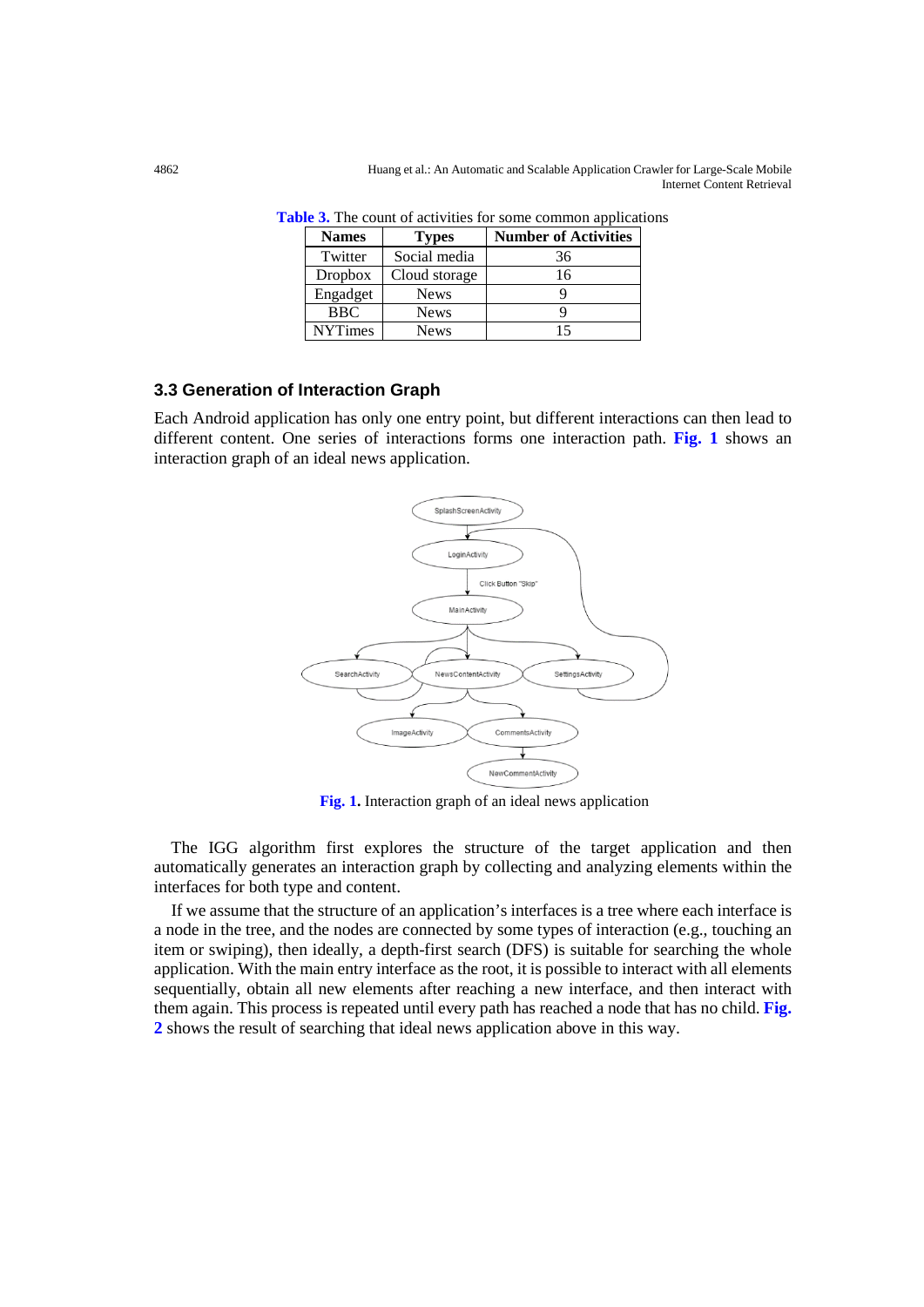

**Fig. 2.** DFS result of an ideal news application

The DFS results are inaccurate for multiple reasons. First, the path from the main activity to the news content page to the comment page is collected multiple times. This occurs because the main interface usually contains a long list of multiple news titles while the actual activity used for showing the content is a reusable NewsContentActivity. Second, both the main and settings interfaces provide an entry to the sign-in interface, SignInActivity, thereby generating two paths to it. The limitations of this simple DFS algorithm and tree structure prevent detection of the situation and the representation of them as the same interface.

The interaction paths of real-world applications are often more complicated than those in ideal applications. It unlikely, for example, that an application would ever have an interface with no elements leading to another interface. Consider a modern news application with a recommendation function. At the bottom of each content activity, there is a "similar articles" list offering other articles. Touching these items presents another news item which also contains a "similar articles" list, generating an endless path.

After testing and analyzing the interface structure of several popular applications, we grouped all nodes into 3 categories (**Table 4**) and identified 3 types of special structures that can lead to problems (**Table 5**, **Fig. 3**)

| <b>Table 4.</b> Node catalogs |                                                                                           |  |  |
|-------------------------------|-------------------------------------------------------------------------------------------|--|--|
| <b>Names</b>                  | <b>Description</b>                                                                        |  |  |
| Identical                     | The nodes have identical types of elements and content.                                   |  |  |
| Same                          | The nodes with same logical functions and structures but provide different contents. (the |  |  |
| type                          | content pages of different news articles / the profile pages of different users)          |  |  |
| Distinct                      | Nodes of completely different types, structures and contents that can be regarded as      |  |  |
|                               | logically and functionally distinct.                                                      |  |  |

| <b>Table 5.</b> Special structures |  |  |
|------------------------------------|--|--|
|------------------------------------|--|--|

| <b>Names</b>                 | <b>Description</b>                                                    |  |  |
|------------------------------|-----------------------------------------------------------------------|--|--|
| Multi-entry interface        | The user can enter several completely identical nodes by performing   |  |  |
|                              | different actions                                                     |  |  |
| Interconnection of same-type | Nodes of the same type and same level connect to each other directly. |  |  |
| interfaces                   |                                                                       |  |  |
| Cyclic interconnection       | A certain interaction path leads to a sequence of interfaces being    |  |  |
|                              | connected end-to-end, creating a loop.                                |  |  |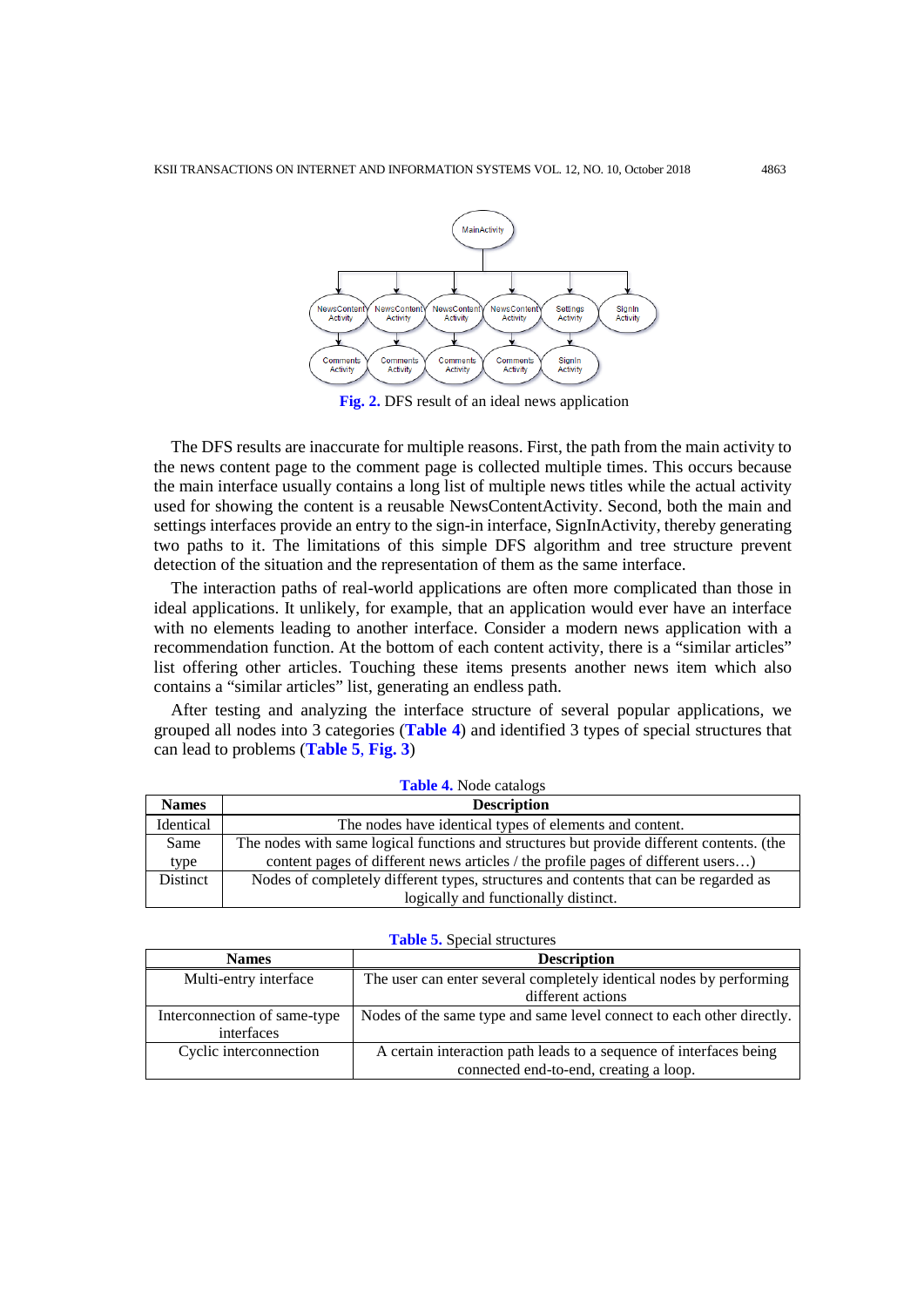4864 Huang et al.: An Automatic and Scalable Application Crawler for Large-Scale Mobile Internet Content Retrieval



**Fig. 3.** Special types of connection

As a result, a robust IGG should also have the following features.

*Depth-first search:* In the breadth-first search strategy, all direct children of the root must first be traversed once before moving to the next level. In this project, the actions to access connected nodes themselves are time-consuming since they require simulated interactions with target applications. The target applications may require time to communicate with servers, perform calculations or play animations before showing the actual content. Due to the inability to switch directly between child nodes, BFS requires returning to the parent node every time before proceeding to the next child node.

If the target application has a full binary tree structure with depth d, the average time for one interaction is T.

The total time spent on interactions usinga DFS-based IGG to traverse the tree and determine there are no more nodes  $TT_{DFS}$  is

$$
TT_{DFS} = T \times \left(2 \sum_{n=0}^{d-1} 2^n\right) \tag{1}
$$

A BFS approach would require

$$
TT_{BFS} = T \times (2 \sum_{n=0}^{d-1} 2^{d-n} (2n+2))
$$
 (2)

Therefore, the DFS approach greaty reduces unnecessary switching, improving the performance of the crawler.

*Appropriate approach to handle special structures:* Detection schemes are required to handle the three special structures described above. If the comparison result indicates that the current node differs entirely from the previous node, it is added to the path as a new node. If the node is of the same type but has different content, it is necessary to verify whether it has the same parent as the previous node of the same type. If they share the same parent, an interconnection exists between the interfaces of the same type, and no new node should be added. If they do not share the same parent, the node is added as a new node. If the nodes are identical to one another by comparison, they are tested to determine whether they share the same parent or whether they are themselves parents. If they share the same parent, this operation is considered invalid (there is no change after interaction) and no new node is added. If they have different parents, there are two ways forward. One, if the identical nodes are in the same sub-graph, a cyclic interconnection exists, and no new node is added. Two, if the identical nodes are in different sub-graphs, they are labeled as a multi-entry interface, a reference node is established at the current location, and the previous node identical to the current node is pointed towards it.

*Interaction count limitations:* Some applications have a special list layout called a "waterfall layout". This enables users to view more content by scrolling down infinitely with the contents being loaded asynchronously. For this type of layout, our IGG algorithm has options to limit the maximum number of interactions a container (list, table…) can receive.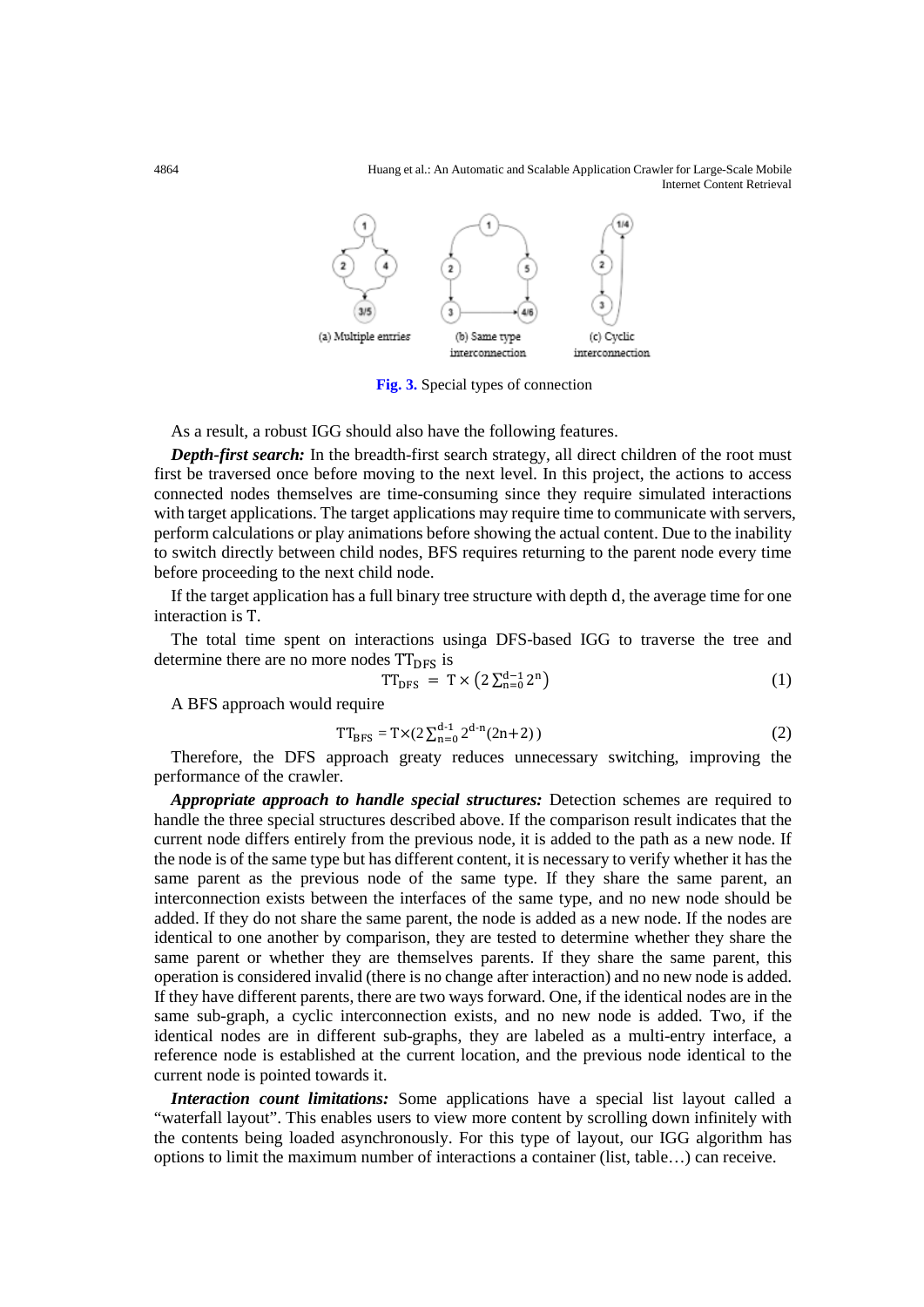**Algorithm 1:** IGG-Simple (*A*, *depth*, *dlimit*, *alimit*)

```
Input: Entry point activity A;
         Current depth depth;
         Depth limit dlimit;
         Action limit alimit;
Output: Interaction graph G;
if dlimit \leq 0 then
         return;
end if
if !G.hasIdentical(A) then
         if !G.hasSimilar(A) then
                  add A to G;
         end if
else
         return;
end if
stack of controls C;
C = \{all \text{ interactable elements in } A\}.while C.size() > 0 and alimit > 0 do
         tc = C.pop();tc.interact();
         ca = device.currentActivity();if ca != A then
                  IGG-Simple (ca, depth+1, dlimit-1, alimit);
                  device.back();
         alimit = 1;
```
end while

### **3.4 Content Retrieval**

After generation of the interaction graph, the MCC collects the content along each path based on the recorded interaction sequences. According to the described design, the crawler collects common elements on the application interfaces (e.g., text, images, audio, and video). Text and images for Android applications are usually implemented using common controls (e.g., TextView, ImageView, ImageButton), making it easy to extract them from the interface directly. Audio and video elements may use different presentation or rendering for each application. For these two content types, MCC performs packet inspection to collect the content from network requests generated by the application at the corresponding interfaces.

**Text**: After obtaining interface information from the device, the crawler analyzes and extracts the properties of all available text controls. Most of the text information in the Android text controls is available from the text or content-desc properties.

*Images:* The image control's properties provide the control's coordinates as well as the size and source of images. Accordingly, MCC first analyzes the image's source. If the images come from local application resources bundled with the application, MCC directly copies them based on the path. Otherwise, MCC obtains the images by capturing the entire screen and cropping the screenshot based on the coordinates and image size.

*Audio and video:* MCC analyzes the network traffic generated by the application. Because mobile applications usually communicate through HTTP  $[17]$ , the crawler analyzes these types of network traffic and collects recognizable multimedia content (i.e., audio and video). MCC also attempts to decrypt encrypted HTTPS traffic by replacing original certificates with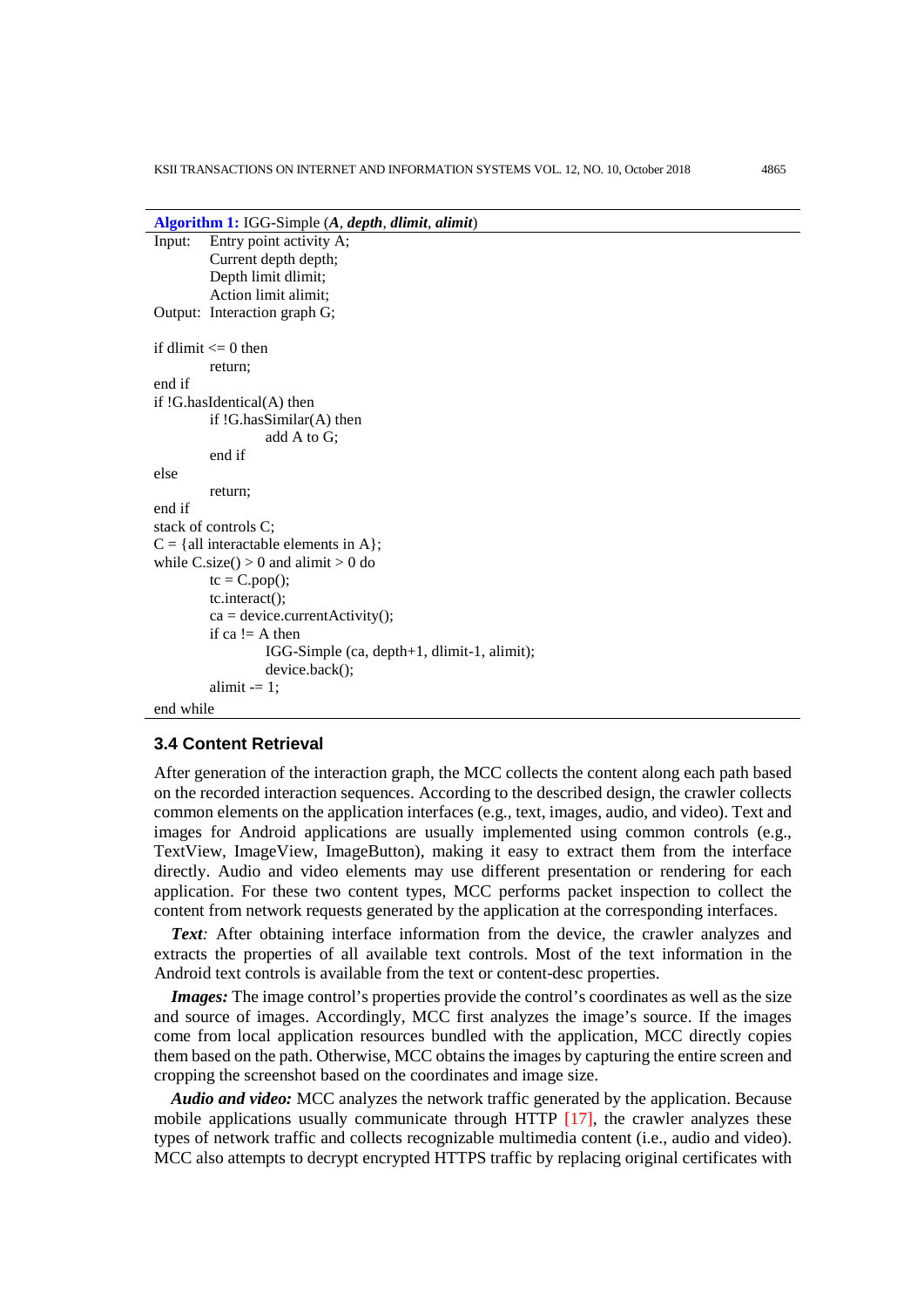self-signed ones. The "MCC CA" used for signing certificates is trusted in the crawler's Android environment. Therefore, MCC can decrypt and analyze the HTTPS traffic generated by almost all applications except for a small number of applications using special hardcoded certificate checks ("key pinning").

## **3.5 Concurrent Retrieval**

An interaction graph is divisible into multiple subgraphs, each representing a different path for crawling different content. If we assign different tasks following unique paths to multiple devices with the same initial state, we can retrieve content from multiple interfaces simultaneously. Our current implementation uses a thread pool with a fixed number of threads (configurable by the user) and performs tasks on multiple devices at the same time. It can be further optimized by recording and predicting the time spent on each operation and scheduling the tasks in a more balanced way.

# **4. Implementations**

We implemented MCC for Android to collect content from several real-world applications including WeChat, a messaging and social media application; Toutiao, a news application; and Jike, an information agent and social media application. This section describes our experiment, the results, and relevant technical solutions.



**Fig. 4.** The experimental flow of the content retrieval tests

## **4.1 Overview**

**Fig. 4** describes the architecture and operating process of MCC, which consists of two parts: the interaction path explorer and the content crawler. Both parts run on a desktop computer. The devices that run the applications can be real Android devices or virtual machines or emulators. The crawler installs a daemon application on the devices to enable communication with and remote control by the controlling computer.

MCC deploys the interaction path explorer first in order to determine the structure of the target application and generate the corresponding interaction graph. The explorer traverses and continually analyzes the status of the target application. It then constructs the graph and stores it as a file, which the crawler uses directlyA visualization of the graph is useful for reference and manual adjustments to the crawling rules.

The content crawler gathers information according to the graph. It runs either automatically or manually. In automatic mode, there is no need to write scripts to direct the process. With the graph and necessary device information, , the crawler runs and gathers automatically. The user initiates directed (but still automatic) crawling by pruning the previously generated graph. In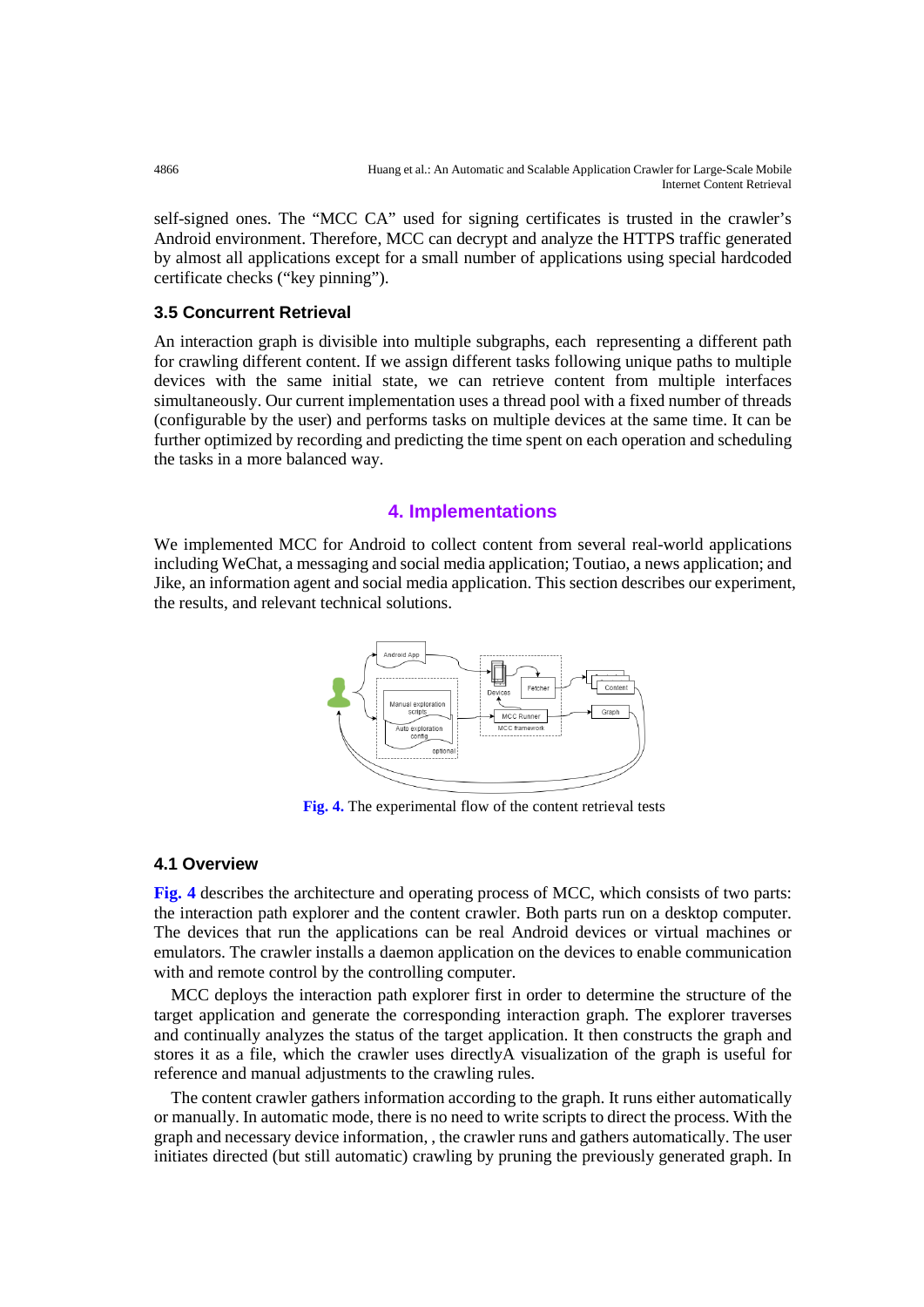manual mode, the user must create scripts and specify the interaction pattern for the target application. This mode allows advanced users to extract specific information from specific elements in specific interfaces. In both cases, the crawler saves retrieved data as well as screenshots of the pages that appeared on the device in a hierarchical directory structure.

#### **4.2 Environment**

The official Android Emulator released by Google in the Android SDK and the Android 6.0.1 x86 Android Open Source Project image (AOSP; akin to a standard Linux distribution) are used as the MCC crawling environment. To protect the environment from potential malicious behaviors in the applications, we preserved a snapshot of the emulator's configured environment, ensuring that the system could be restored to its original state prior to each collection task. An x86 server running Ubuntu 16.04 LTS was used as the crawling controller.

#### **4.3 Content collection**

#### **4.3.1 Devices**

The automated testing framework UIAutomator was used to direct interaction with the Android devices via the MCC daemon. The daemon binds a TCP port on the controlled device to communicate commands and responses and transmit content over our internal protocol. Each device parses and executes the commands sent from PC. The internal protocol implements the remote procedure call protocol (RPC) wrapped within the JSON data exchange layer. HTTP was used to exchange commands and data between the PC and the controlled device. The daemon's command set includes: retrieval of device information and status, collection of all current interface components, simulation of physical button and sensor and screen events, and screenshot.

We wrote the daemon in Java and compiled it into a normal Android APK application. It is installable on any Android platform (Version 4.3 or above) that has the necessary APIs.

## **4.3.2 Traffic Analysis**

As discussed above, we extract audio and video content in applications from network traffic. Because we are using an Android Emulator on the PC platform, the host operating system handles all network traffic generated by applications in the emulator. Our crawler uses libpcap [18], a system library designed to capture network traffic, to implement real-time packet capture, analysis, and manipulation. The crawler extracts image, audio, and video traffic transmitted via HTTP or HTTPS and saves it into files.

#### **4.3.3 Controller**

The daemons implement features such as content and status retrieval and event simulation using only abstracted platform-independent commands. Doing so allows us to limit the controlling server to the core tasks of exploration and content collection. We implemented our controlling server in Python. Each of the crawling tasks generated from an interaction graph is also a Python script that can be run independently. This achieves our requirement to implement the crawling mechanism in a platform-independent way.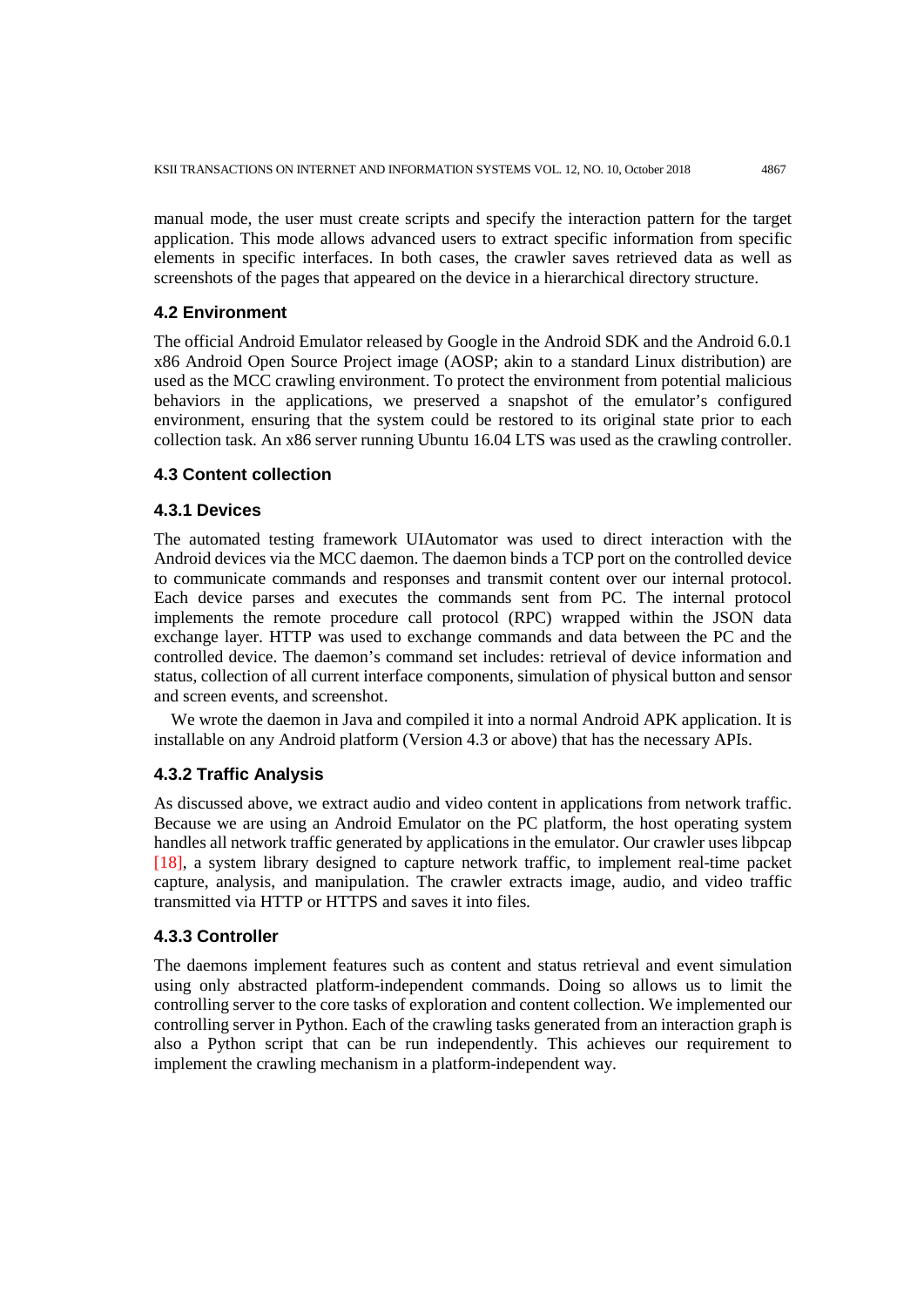4868 Huang et al.: An Automatic and Scalable Application Crawler for Large-Scale Mobile Internet Content Retrieval

## **4.4 Sample output**



**Fig. 5.** Output files

Our current implmentation takes a screenshot on each page and saves supported media and text into files as shown in **Fig. 5**.

## **5. Evaluations**

This section reports our evaluation of the function and efficiency of the proposed crawling system. The coverage of collected content is an important performance metric of the crawler; exploration and generation of the interaction graph in MCC is a significant factor influencing its coverage. We first tested the performance of IGG with popular applications and then analyzed the efficiency of the crawler accordingly.

## **5.1 Samples**

We designed MCC for a broad variety of real-world applications. We downloaded the top 50 non-game applications from Google Play covering a range of news, social media, communication, music, video, map, and utility applications as summarized in **Fig. 6**. We ran the fully automated crawler first to generate the interaction graph and collect all the content without any human guidance or manual adjustments.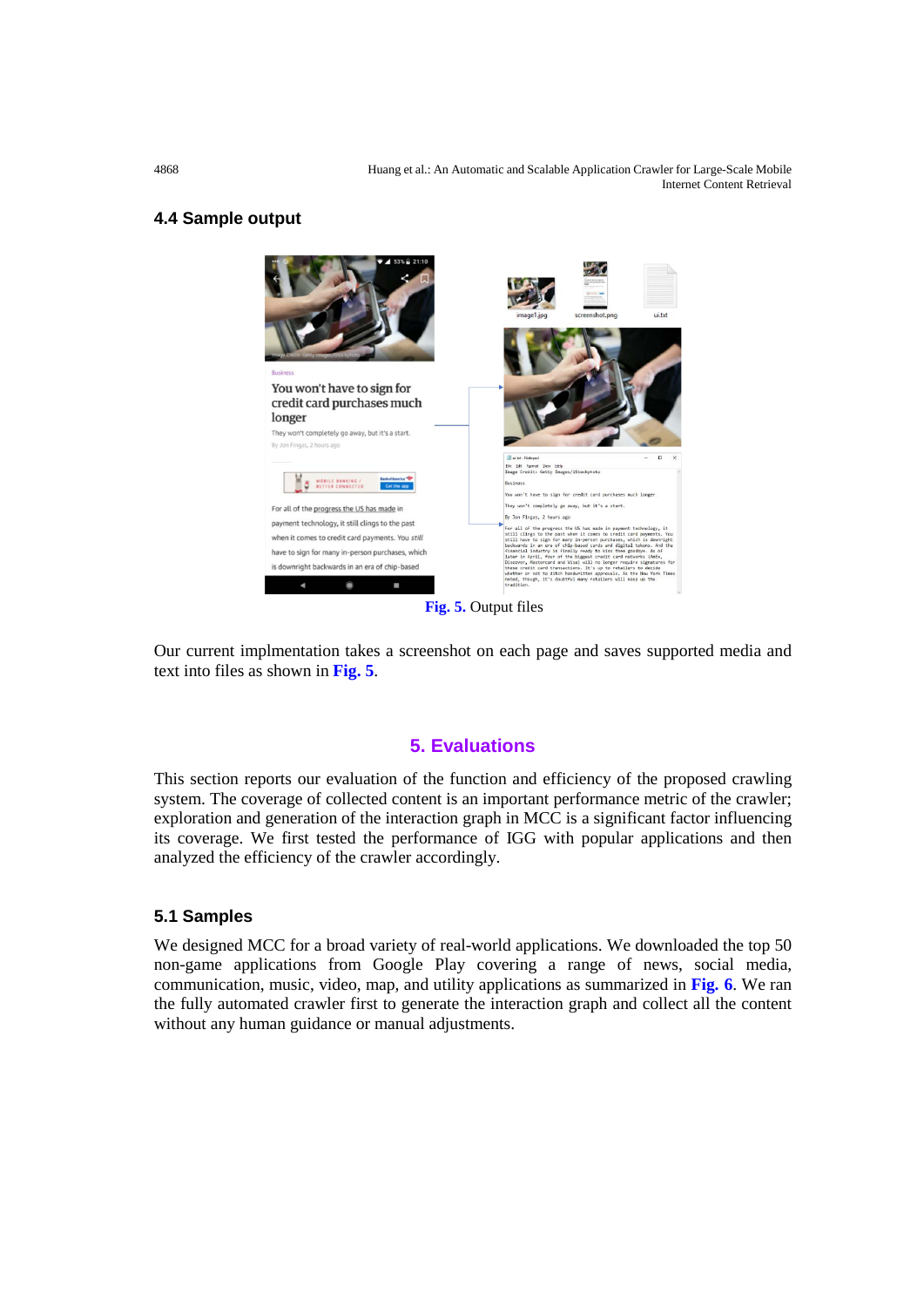

**Fig. 6.** Application types

#### **5.2 Content Coverage**

An activity in any real-world application is capable of representing multiple types of content with the same layout. For a hypothetical instant messaging application with 5 contacts, a single activity is sufficient to show conversations with all of them, while there are 5 pages of different content.

Only activities reachable during the exploration are added to the interaction graph and subsequently collected. Activity reached (AR) is the number of interfaces that are successfully covered by IGG during its execution. Activity defined (AD) is the total number of interfaces designed by the developers in the application. Activity coverage (AC) is defined as the ratio of the interfaces that can be explored by IGG.

 $AC = \frac{AR}{AD}$ .

Due to the limited ways to interact with applications, it is not always possible to reach all the interfaces. A higher AC value indicates that the gathered content represents a greater proportion of the total content. **Table 6** provides a sample of the IGG test results.

| <b>Table 0.</b> Coverage of <b>IGO</b> |                   |              |       |                                           |  |
|----------------------------------------|-------------------|--------------|-------|-------------------------------------------|--|
| <b>Application</b>                     | <b>Total</b>      | Number of    | AC.   | Types of activities not reached           |  |
|                                        | number of         | <b>IGG</b>   |       |                                           |  |
|                                        | <b>Activities</b> | explorations |       |                                           |  |
| Twitter                                | 36                | 16           | 44.4% | Advertisement/function/setting/sharing    |  |
| <b>Dropbox</b>                         | 16                |              | 43.8% | Function/sharing/Inside                   |  |
| Engadget                               | 9                 |              | 66.7% | Advertisement/Sharing/widget              |  |
| <b>BBC</b>                             | 9                 |              | 77.8% | Function/Setting                          |  |
| <b>NYTimes</b>                         | 15                |              | 46.7% | Sharing/Internal                          |  |
| YouTube                                | 18                | 8            | 44.4% | Function/Setting/Analysis/Internal/Widget |  |
| Average                                |                   |              | 54.0% |                                           |  |

Significantly, some types of application activities were designed by the application creators to not show up at all. Some of them contain hidden activities for internal debugging, unreleased features, and the like. Launcher widgets that display application information on a user's Android home screen are activities that are never reachable.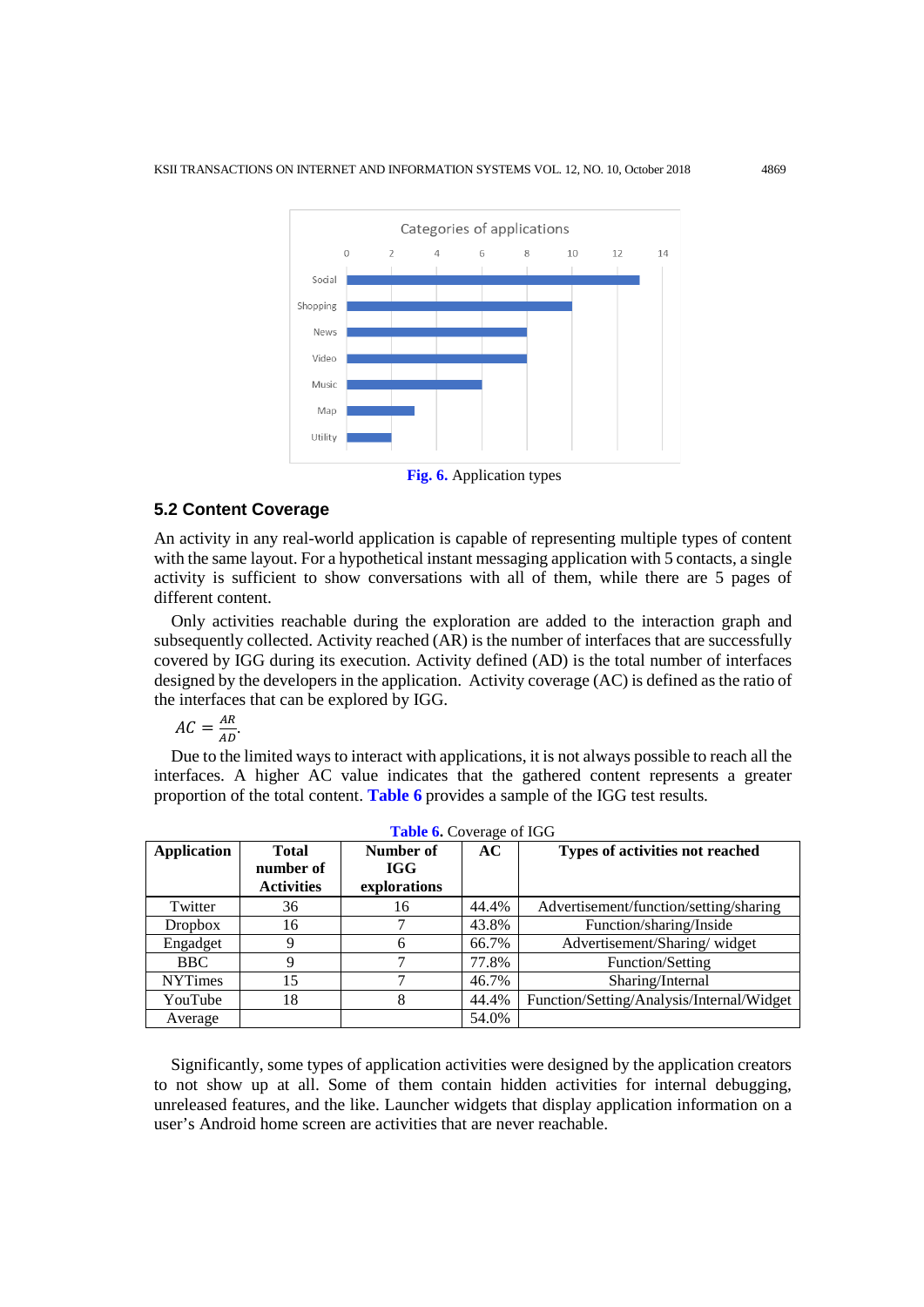We evaluated both Monkey and our own MCC with pages that presented actual content using an execution time of 120 s; **Table 7** provides the results.

| <b>Applications</b> | <b>MCC:</b> Number of pages | <b>Monkey: Number of pages</b> | <b>Ratios</b> |
|---------------------|-----------------------------|--------------------------------|---------------|
| Twitter             | 39                          |                                | 77%           |
| Engadget            |                             |                                | 250%          |
| Bloomberg           |                             |                                | 194%          |
| <b>NYTimes</b>      |                             |                                | 182%          |

**Table 7.** MCC vs Monkey

# **5.3 Execution Efficiency**

**Table 8** and **Fig. 7** compare the total amount of time consumed for exploration and content collection. We also compare the execution efficiency across several devices to that of a single device.

| <b>Table 8.</b> Execution time |                      |        |                       |                |               |
|--------------------------------|----------------------|--------|-----------------------|----------------|---------------|
| Application                    | <b>Visited pages</b> | IGG(s) | <b>Crawling Tasks</b> | 1 device $(s)$ | 4 devices (s) |
| Engadget                       |                      | 10     |                       | 41             |               |
| Bloomberg                      |                      | 267    |                       | 470            | 186           |
| <b>NYTimes</b>                 | 29                   | -16    |                       | 244            | 153           |



**Fig. 7.** Parallel efficiency

**Fig. 7** shows that assigning tasks to multiple devices and executing them concurrently significantly shortened the time required to obtain the same amount of content. The specific UI designs of some target applications (e.g., "next" and "previous" buttons instead of an article list)), prevented large tasks from being broken down effectively, causing some tasks to take significantly longer than others. This explains why some applications showed no reduction in time even with an increase in the number of parallel tasks.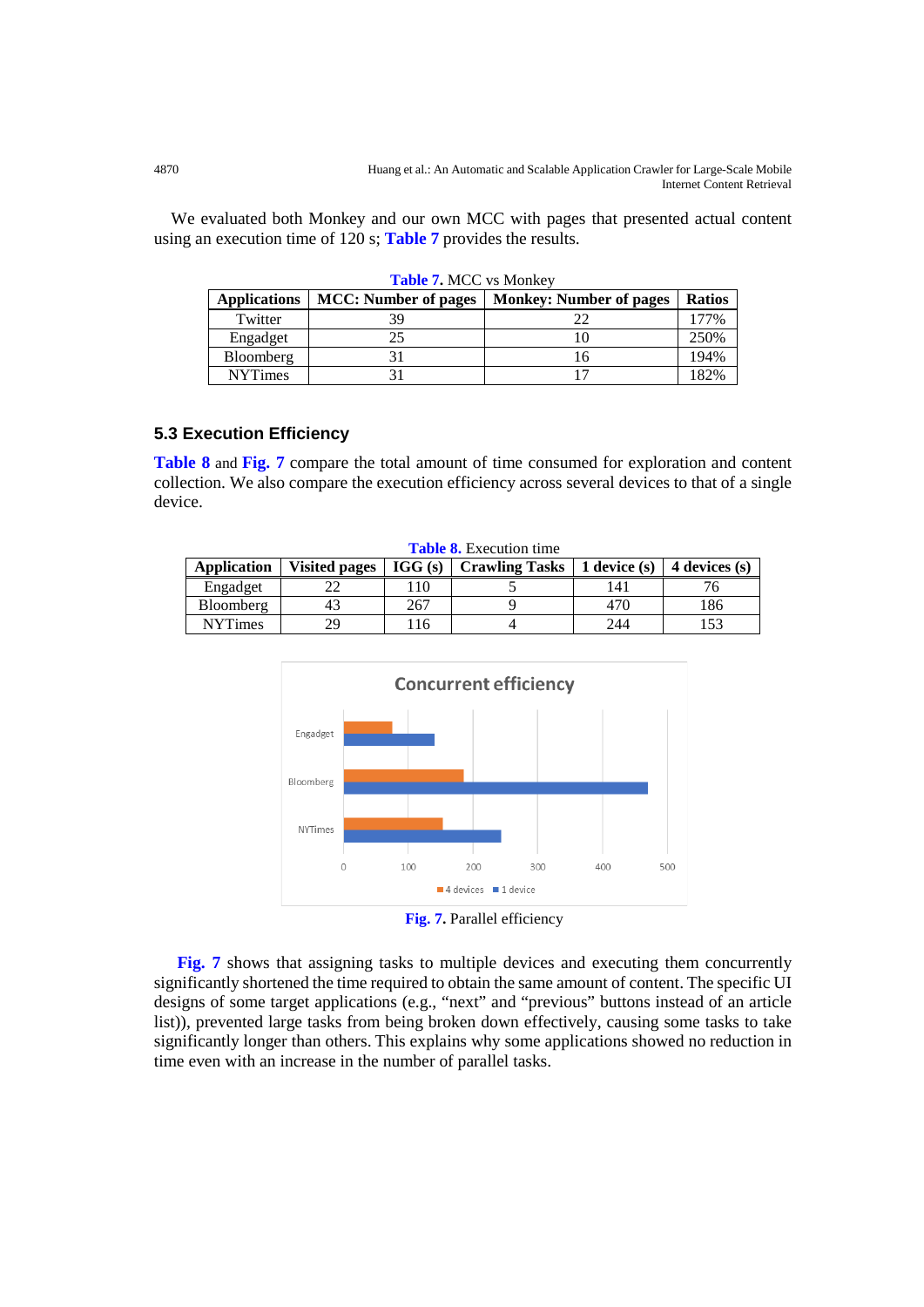## **6. Conclusions**

Although the mobile internet ecosystem is growing rapidly, the content generated in this ecosystem is often isolated from the open internet. It is trapped in a "walled garden"—hard to access, and even harder to collect with a unified approach. To address this challenge, we drew inspiration from traditional web crawling and analysis techniques. We designed and implemented a program to analyze and crawl mobile application content automatically. We also built a general scheme for us to discover the interaction paths of various mobile applications and to collect their data concurrently. The result shows that MCC can be a feasible solution for both automated and manually assisted mobile application content crawling.

#### **References**

- [1] Karen Church, Barry Smyth, Paul Cotter and Keith Bradley, "Mobile information access: A study of emerging search behavior on the mobile Internet," *ACM Transactions on the Web (TWEB)*, vol. 1, no. 1, May, 2007[. Article \(CrossRef Link\).](http://dx.doi.org/10.1145/1232722.1232726)
- [2] Tanzirul Azim and Iulian Neamtiu, "Targeted and depth-first exploration for systematic testing of android apps," *ACM SIGPLAN Notices*, vol. 48, no. 10, pp. 641-660, October, 2013. [Article \(CrossRef Link\).](http://dx.doi.org/10.1145/2544173.2509549)
- [3] Shuai Hao, Bin Liu, Suman Nath, William G. J. Halfond and Ramesh Govindan, "PUMA: programmable UI-automation for large-scale dynamic analysis of mobile apps," in *Proc. of 12th Annu. Int. Conf. on Mobile Systems, Applications, and Services (MobiSys'14)*, pp. 204-217, June 16-19, 2014[. Article \(CrossRef Link\).](http://dx.doi.org/10.1145/2594368.2594390)
- [4] Suman Nath, Felix Xiaozhu Lin, Lenin Ravindranath and Jitendra Padhye, "SmartAds: bringing contextual ads to mobile apps," in *Proc. of 12th Annu. Int. Conf. on Mobile Systems, Applications, and Services (MobiSys'13)*, pp. 111-124, June 25-28, 2013. [Article \(CrossRef Link\).](http://dx.doi.org/10.1145/2462456.2464452)
- [5] Facebook, "React Native, a framework for building native apps using React." [Article \(CrossRef Link\)](https://facebook.github.io/react-native/)
- [6] Statista, "Number of apps available in leading app stores as of June 2016.[" Article \(CrossRef Link\)](https://www.statista.com/statistics/276623/number-of-apps-available-in-leading-app-stores/)
- [7] Statista, "Number of smartphone social network users in the United States from 2014 to 2020 (in millions)," 2016. [Article \(CrossRef Link\)](https://www.statista.com/statistics/238636/number-of-mobile-social-network-users-in-the-us/)
- [8] CNNIC, "Statistical Report on China's Internet Development (2016.1)," 2016. [Article \(CrossRef Link\)](https://cnnic.com.cn/IDR/ReportDownloads/201604/P020160419390562421055.pdf)
- [9] Statista, "Mobile Internet-Statistics & Facts." [Article \(CrossRef Link\)](https://www.statista.com/topics/779/mobile-internet/)
- [10] Cisco, "Cisco Visual Networking Index: Global Mobile Data Traffic Forecast Update, 2016–2021 White Paper," 2017. [Article \(CrossRef Link\)](https://www.cisco.com/c/en/us/solutions/collateral/service-provider/visual-networking-index-vni/mobile-white-paper-c11-520862.html)
- [11] Patton Ron, *Software Testing*, 2nd Editon, Sams Publishing, Indianapolis, 2005.
- [12] Ian Goldberg, David Wagner, Randi Thomas and Eric A. Brewer, "A secure environment for untrusted helper applications: Confining the wily hacker," in *Proc. of 6th Conf. on USENIX Security Symposium, Focusing on Applications of Cryptography*, vol. 6, pp. 1, July 22-25, 1996. [Article \(CrossRef Link\)](https://dl.acm.org/citation.cfm?id=1267569&picked=prox)
- [13] Eda Baykan, Monika Henzinger and Ingmar Weber, "A Comprehensive Study of Techniques for URL-Based Web Page Language Classification," *ACM Transactions on the Web (TWEB)*, vol. 1, no. 1, article no. 3, March 2013. [Article \(CrossRef Link\).](http://dx.doi.org/10.1145/2435215.2435218)
- [14] 4Tanzirul Azim and Iulian Neamtiu, "Targeted and depth-first exploration for systematic testing of android apps," *ACM SIGPLAN Notices*, vol. 48, no. 10, pp. 641-660. October, 2013. [Article \(CrossRef Link\).](http://dx.doi.org/10.1145/2544173.2509549)
- [15] RobotiumTech, "Robotium." [Article \(CrossRef Link\)](https://github.com/RobotiumTech/robotium)
- [16] International Data Corperation (IDC), "Smartphone OS Market Share," 2016. [Article \(CrossRef Link\)](https://www.idc.com/promo/smartphone-market-share/os)